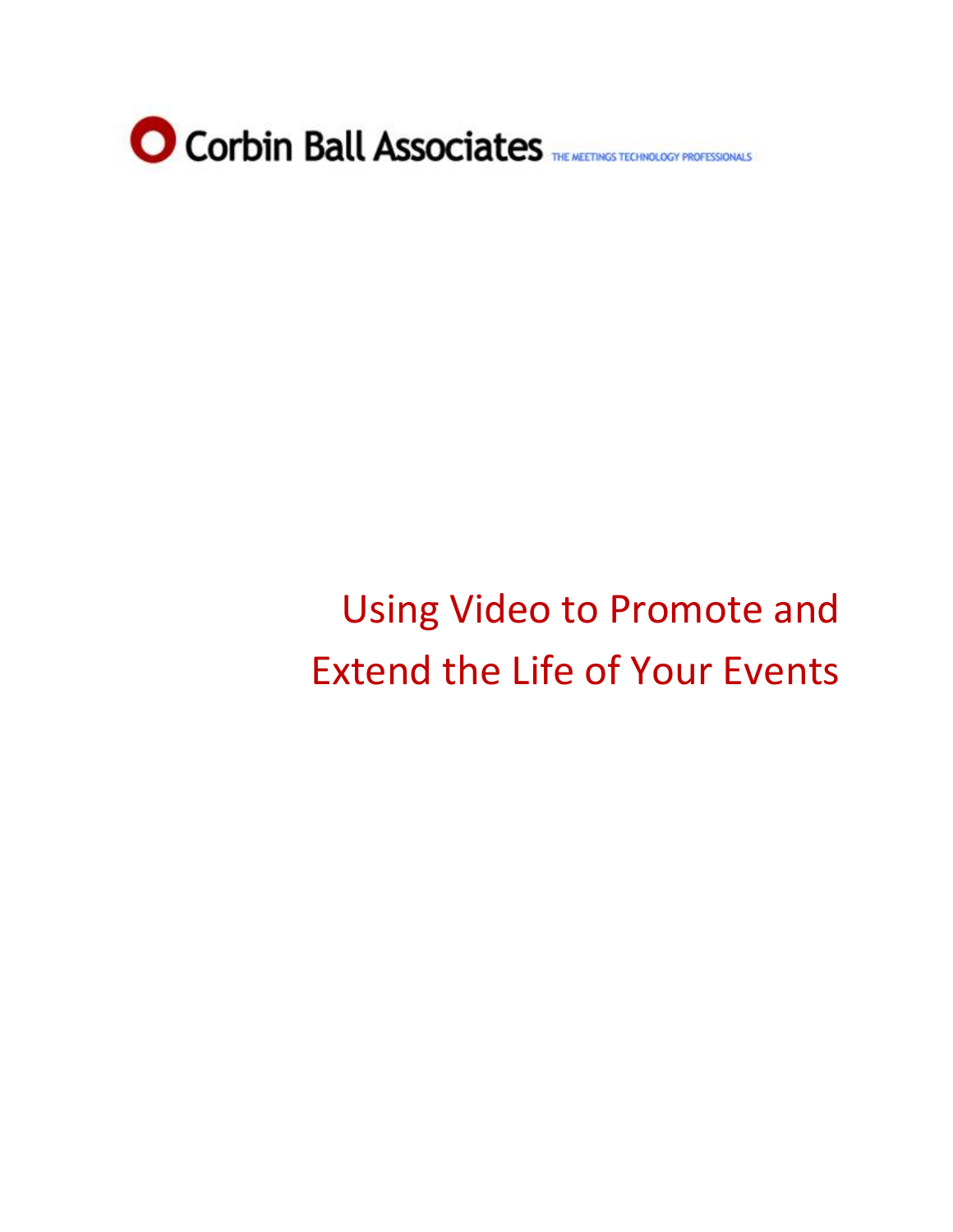## Corbin Ball Associates

### **Introduction**

Internet video is seeing unprecedented growth for communication and marketing. This paper will cover the impact of this growth for promoting and extending the life of events with examples and ideas for improvement.

## **Video in Society**

The use of internet video is growing at an exponential rate. There are several intertwined contributing factors:

#### **Growth of online video:**

According to comScore, the number of videos watched in the U.S. grew by 660% month-over-month from February 2011 to February 2012. U.S. viewers watched nearly 38 billion videos during the month of February 2012 along with 7.5 billion video ads with Google's YouTube generating the highest number of views at 16[.](http://www.comscore.com/Press_Events/Press_Releases/2012/3/comScore_Releases_February_2012_U.S._Online_Video_Rankings)7 billion<sup>1</sup>.

#### **YouTube and other video sharing sites**

YouTube is the world's largest video sharing site, and the third largest internet site overall after Facebook and Google <sup>[2,](http://www.alexa.com/topsites) [3](http://www.statisticbrain.com/youtube-statistics/)</sup>. Consider these statistics:

| $\bullet$ | Hours of video uploaded to YouTube every minute:              | 60          |
|-----------|---------------------------------------------------------------|-------------|
| $\bullet$ | Number of videos viewed on YouTube everyday:                  | 4 billion   |
| $\bullet$ | Number of unique visits to YouTube every month:               | 800 million |
| $\bullet$ | Total number of hours of video watched on YouTube each month: | 3 billion   |
| $\bullet$ | Percent of YouTube visitors that come from outside the U.S.:  | 70%         |
| $\bullet$ | Number of countries with localized versions of YouTube:       | 42          |
| $\bullet$ | Total number of languages YouTube is broadcast in:            | 54          |
| $\bullet$ | Total number of views YouTube had in 2011:                    | 1 trillion  |

#### *\*\* (140 views for every person on Earth)*

As highly trafficked as YouTube is, it still draws less than 40% of online video visits **[4,](http://www.dailyfinance.com/2011/06/20/youtube-now-draws-nearly-40-of-all-online-video-visits/)** with many other video sites drawing significant traffic as we[l](http://www.ebizmba.com/articles/video-websites)l<sup>§</sup>.

#### **Mobile video and devices**

One of the top activities for mobile users involves viewing video from their devices. For the first time, video accounted for over half of all mobile data traffic (52%), a number that should reach over 70% by 2016. In fact, the number of mobile devices should actually exceed the world's population in 201[2](http://techcrunch.com/2012/02/14/the-number-of-mobile-devices-will-exceed-worlds-population-by-2012-other-shocking-figures/)**<sup>6</sup>** .

One of the drivers behind these numbers is the rise of touch tablet computers, which are on track to become the fastest growing technolog[y](http://www.technologyreview.com/news/427787/are-smart-phones-spreading-faster-than-any/) hardware devices in human history<sup>Z</sup>. Market research firm [IDC](http://www.idc.com/) has raised its forecast for tablet sales in 2012, indicating that it saw greater than expected shipments in 2011. IDC now expects consumers will buy 106.1 million tablets in 2012 – a 54%increase from 201[1](http://www.idc.com/getdoc.jsp?containerId=prUS23371312)**<sup>8</sup>** . By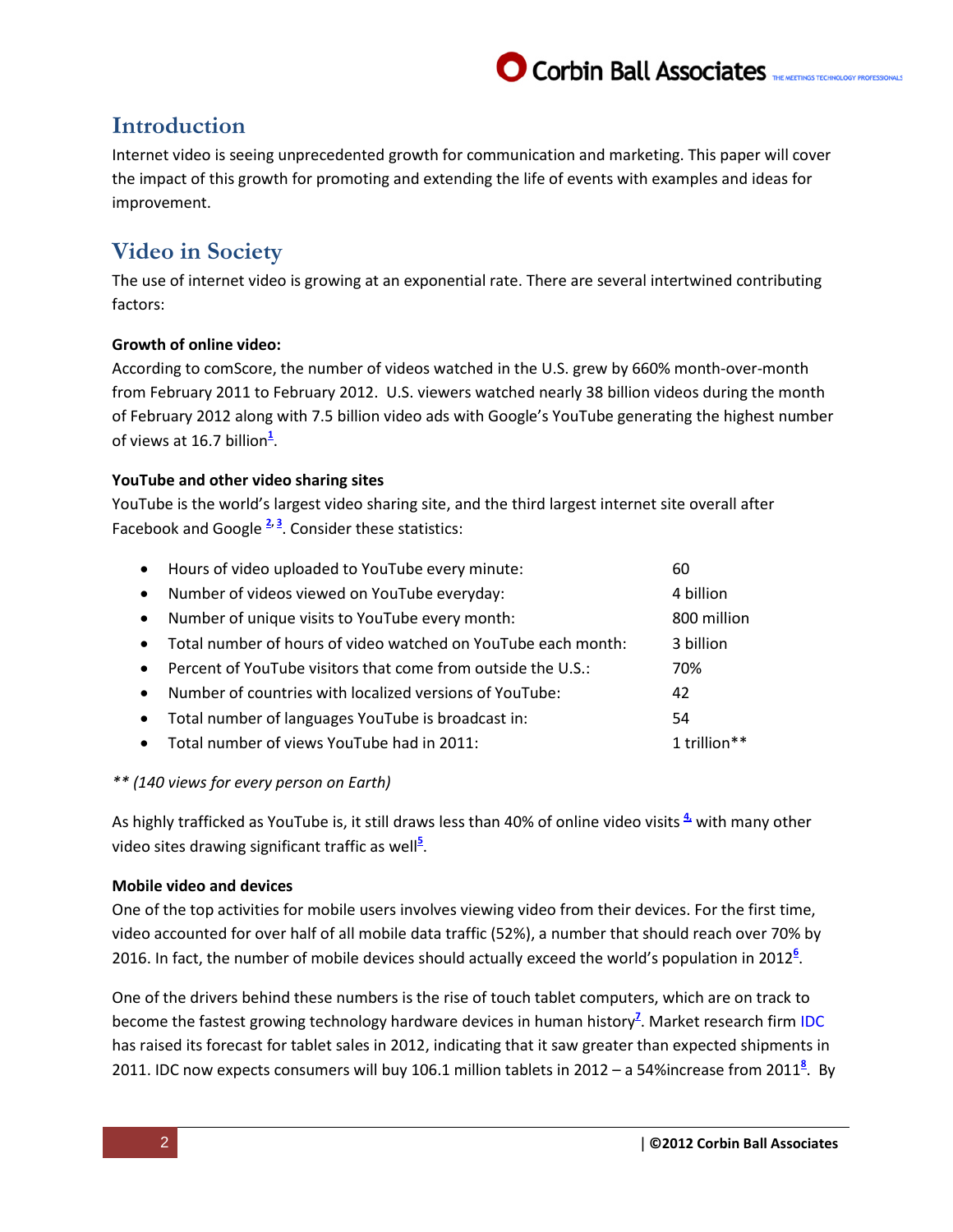2016, mobile-connected tablets will generate almost as much traffic as the entire global mobile network will in 2012, with much [o](http://techcrunch.com/2012/02/14/the-number-of-mobile-devices-will-exceed-worlds-population-by-2012-other-shocking-figures/)f that content being some form of video<sup>2</sup>.

Corbin Ball Associates

#### **Social media impact**

YouTube statistics indicate a very strong connection between video and other social media<sup>[10](http://www.youtube.com/t/press_statistics)</sup>: For example:

- 500 years of YouTube video are watched every day on Facebook, and over 700 YouTube videos are shared on Twitter each minute.
- 100 million people take a social action on YouTube (likes, shares, comments, etc.) every week.
- More than 50% of videos on YouTube have been rated or include comments from the community.
- Clicks on the 'like' or 'dislike' button on YouTube have doubled since the start of 2011. For every 'dislike,' YouTube gets 10 'likes'. Clearly, people like to tell others about the stuff they love.
- People now watch over 2 billion videos per day on YouTube alone! That is almost twice the prime time audience of the three major television networks put together<sup>[11](http://ezinearticles.com/6991303)</sup>.

To conclude, internet video is heavily used in the U.S. and globally, and it will continue to grow substantially over the next few years.

### **Benefits of Internet Video Growth**

#### **Engagement**

Simply stated, video is more engaging and compelling than other media. It is an easy way to present information with no reading required! People are accustomed to television and like to watch video.

Video combines pictures, sound, text and movement to create an impact far greater than each of these individual elements alone -- and far more than a web page of text could ever provide. People tend to watch more than they read or listen. Web videos allow viewers to sit back and absorb the message, just as presented to them. What could take many paragraphs or even pages of text to communicate can be presented in just a few engaging moments with video. Web videos captivate, engage and entertain site visitors.

#### **Increased retention**

Studies show that most people are visual learners<sup>[12](http://www.4faculty.org/includes/digdeeper/lesson4/learningstyles.htm)</sup>, while other adult learning studies show that we remember 10% of what we read, 20% of what we hear, 30% of what we see, and a huge 50% of what we hear AND see<sup>[13](http://www.ehow.com/info_7838512_multisensory-approaches-teaching-math.html)</sup>. With results like these, video can make a typical website up to 300% more effective for audience retention<sup>[14](http://blog.visiblegains.com/video-increases-retention-of-website-concepts-by-up-to-300/)</sup>.

#### **Accessibility:**

Internet videos are viewable on many sources including computers, phones, tablets and, increasingly, television.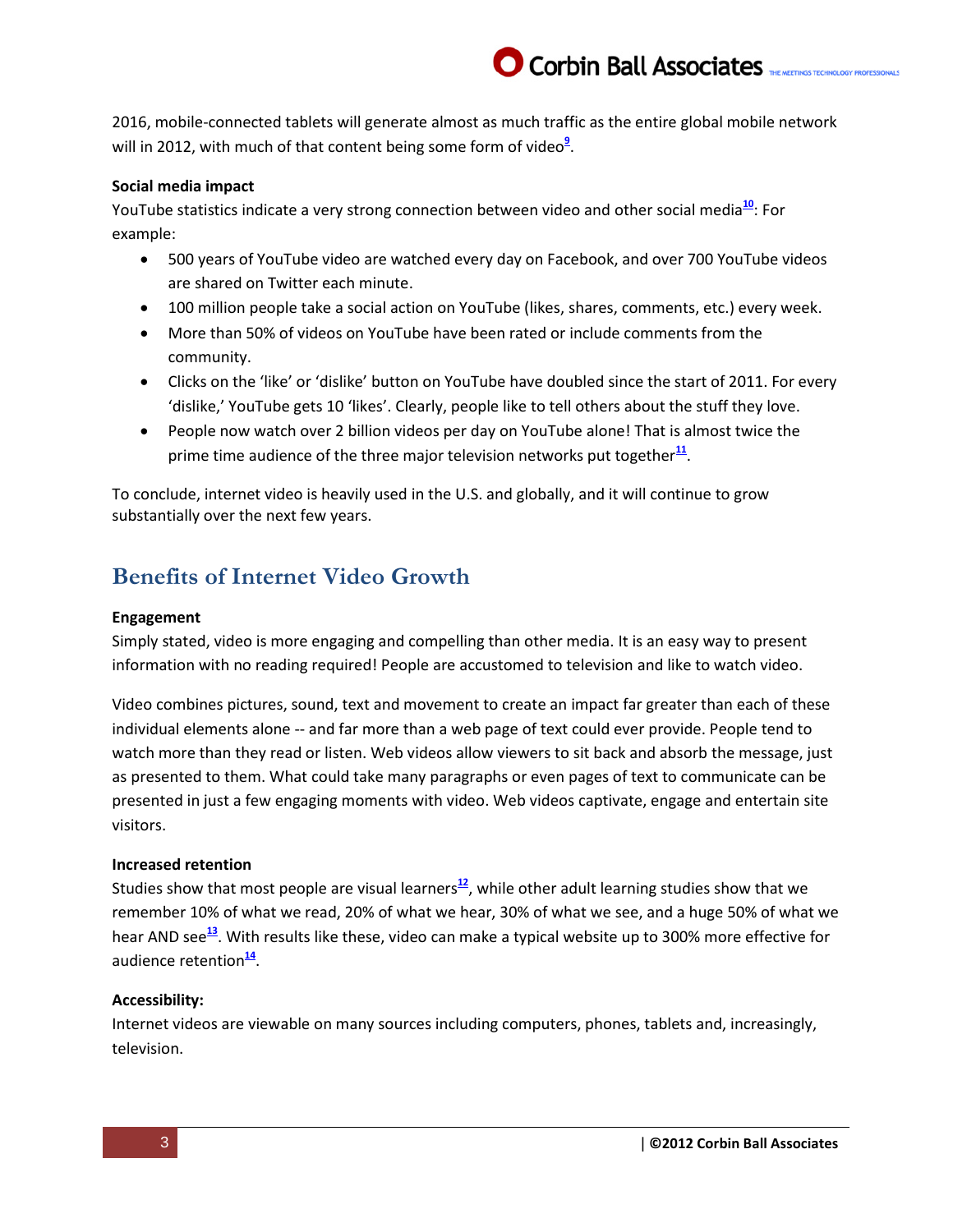## Corbin Ball Associates THE METINGS TECHNOLOGY PROFESSIONALS

#### **Sharing:**

With social media links and integration, videos are an ideal channel for sharing content to an audience. If done right, the multiplying impact of viral videos (those that are shared widely) can quickly spread a message. Videos are an ideal channel for sharing value added content to your audience.

#### **Search Engine Optimization (SEO):**

A 2010 Forrester Research study found that videos are 53 times more likely to generate a first-page ranking than traditional SEO techniques**[15](http://www.inc.com/guides/2010/05/search-engine-optimization-for-video.html)** . Google's universal search showcases video content on the first page and, usually prominently above the fold (the top part of the webpage which you can see without scrolling). Video is a significant opportunity to drive traffic, leads, and, ultimately, business through your website by executing a basic video content strategy.

#### **Higher click-through rates compared to traditional email**

Emails that include video are often more likely to be opened than traditional text-based email. In fact, Forrester Research reports that video can actually double or even triple click-through rates for email marketing campaigns<sup>[16](http://www.mediapost.com/publications/article/154749/double-your-email-marketing-ctr-use-video.html#ixzz26k6AfDOa)</sup>

Video email offer recipients more information in a shorter period of time. The email message with the "play triangle" in a picture is visually more appealing than text, and is easy to access on most mobile devices as well. The email tools offer social media links for sharing and videos, if done well, are likely to get passed around to colleagues and played multiple times.

#### **Tracking:**

Video views can be tracked and, in some cases, extensive details on viewing behavior can be obtained. Depending on the video distribution product you use, metrics like view receipts, viewing time, length of view, and repeat views are just a few of the tracking behaviors available. With outbound marketing campaigns, personalized URLs (PURLs) can be used to create unique links per recipient with tracking codes to determine viewer identities without a login requirement. Others viewers can be tracked using a "guestbook" registration form. Obviously, this type of data can be very helpful in marketing and lead generation efforts.

#### **Plummeting Costs:**

From equipment to distribution channels, the cost of video production is a fraction of what it was just a few years ago. Video hardware continues to get smaller, better quality and cheaper each year. HD video cameras are in our mobile phones. A complete video production and streaming studio "in a box" with switchers, special effects generator, multiple audio/video inputs/outputs can be had for under US\$5,000. This replaces what used to be hundreds of thousands of dollars and pallets of equipment. Good basic video editing software is free from both Apple and Microsoft and the cost for very high-end editing software has dropped significantly over the years as well.

Distribution channels are also getting less expensive. The cost for professional web video streaming and hosting is also lower than in past years. YouTube provides a free solution, Vimeo and others have freemium hosting options, and Brainshark offers freemium as well as enterprise editions for both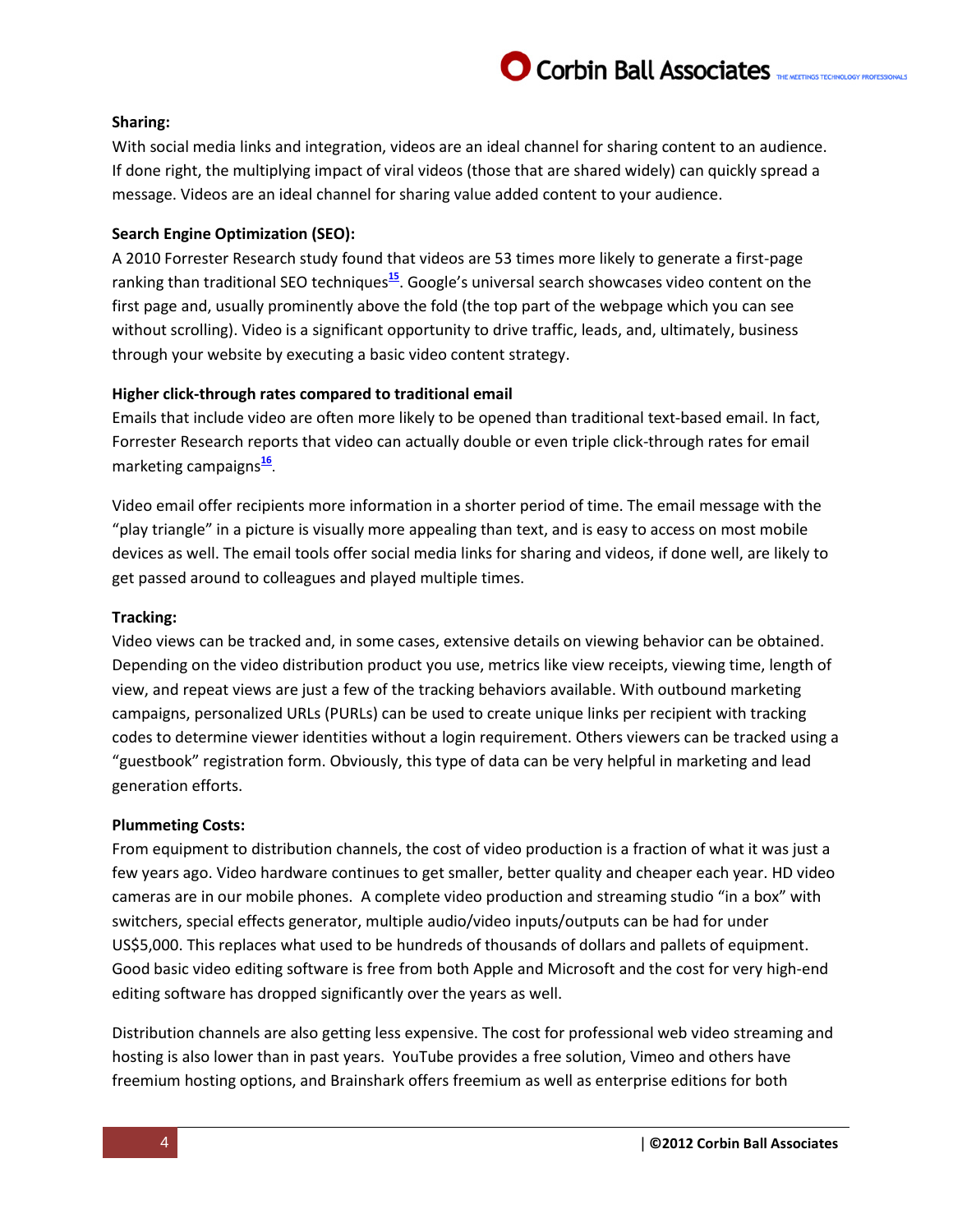creating videos online and hosting them. There are many other vendor alternatives than there have been in the past.

#### **Shorter Learning Curves:**

You no longer need to be a video expert to make great looking videos. Using consumer-friendly editing software, anyone - including your college interns - can produce video content for corporate and marketing communications.

Simply stated, video is not a trend -- it's an imperative. Attendees and viewers today demand engaging and interactive content, and they expect that content to be highly functional, highly intuitive and highly intelligent. Video delivers all of that as an innovative and non-intrusive form of marketing.

### **Video for Events**

Events by their nature are visual and social. Events are a natural for video to help engage attendees before, during and after meeting. There is a multiplicity of ways that this can take form:

#### **Before the event**

Events are content generators. There are speakers, entertainers, exhibitors, gala dinners, and satisfied attendees from past events. All are natural to include in email and online promotions for upcoming events.

How can marketers make this happen? Here are a few suggestions:

- $\checkmark$  Create a video from the CEO, show organizers, and/or key volunteers about why viewers should attend this meeting. This promo clip can give a quick overview of the coming highlights of the event, speakers, performers, networking opportunities, topics, giveaways, and much more. You should also include information on how to register and "save the date" details via a specific call to action if possible.
- $\checkmark$  Post this video to YouTube and your website, and use embedded video links in promotional emails for the event. Video links have demonstrated a much greater click-through and share rate compared to standard email, so this can really boost your ability to drive registration.
- $\checkmark$  Most speakers, musicians, and other entertainers have YouTube clips. Post these on and aggregated "video page" at your event website.
- $\checkmark$  As part of the speaker contract, ask presenters to create a video or PowerPoint-to-video presentation that covers what they will be speaking on at the event. These videos can also be posted to YouTube for added visibility.
- $\checkmark$  Aggregate these videos in one spot online, allowing you to drive viewers to more event-related content.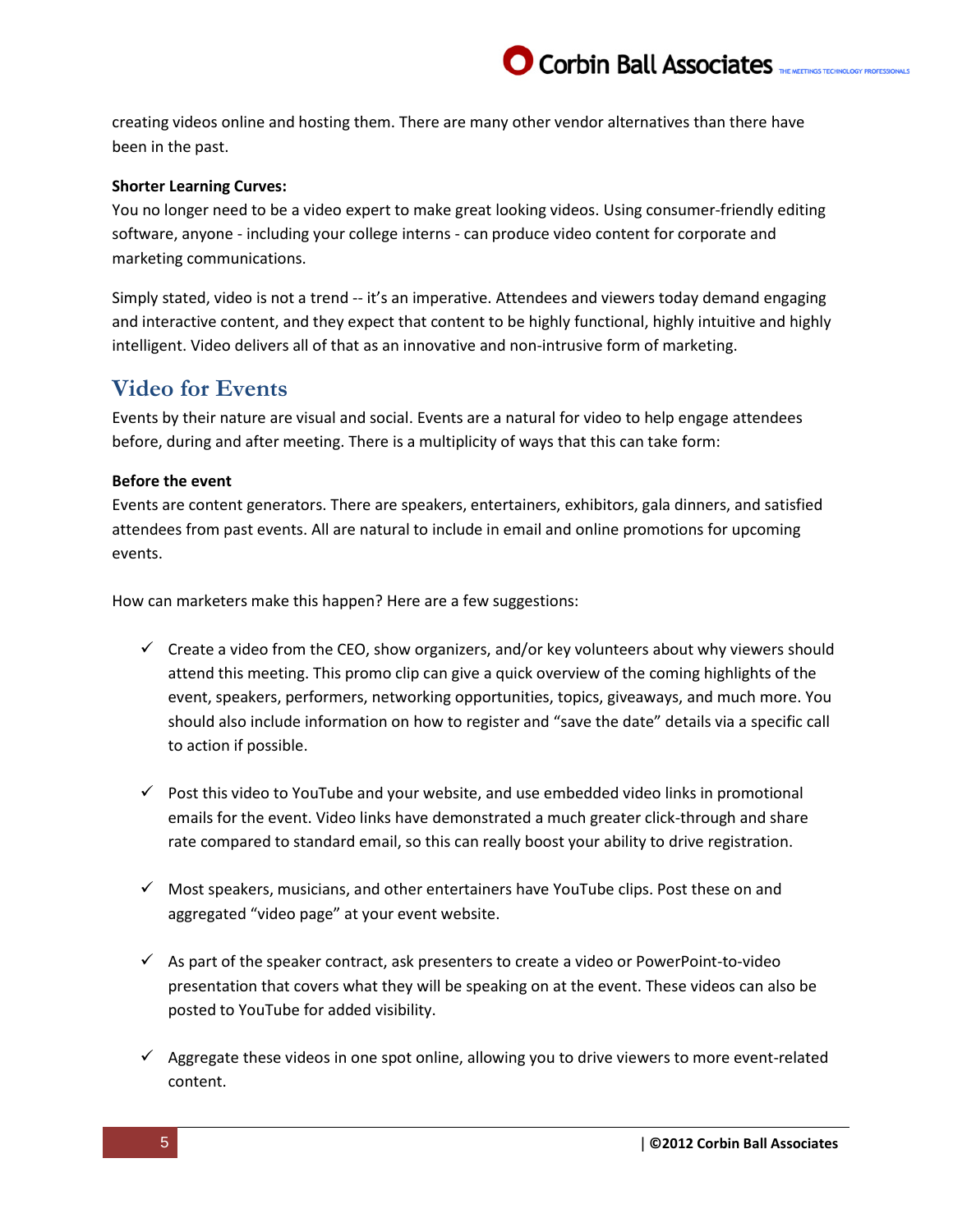- $\checkmark$  Post these promotional videos on you[r Facebook Page,](http://www.facebook.com/pages/create.php) [Facebook Event Page,](http://www.facebook.com/help/events/create) LinkedIn Company [Page,](file:///C:/Users/Corbin/Documents/Clients/Brainshark/learn.linkedin.com/company-pages/) [LinkedIn Event Page,](file:///C:/Users/Corbin/Documents/Clients/Brainshark/events.linkedin.com) [Twitter](http://www.twitter.com/) and other social media channels. You can even create a [Pinterest](http://www.pinterest.com/) page to aggregate these YouTube videos as well.
- $\checkmark$  Create an event Twitter [hashtag](http://tradeshowsocialmedia.com/event-hashtags-a-guide-to-using-them/) to promote as a search vehicle through all social media channels. This will help to encourage engagement with your content and begin an online conversation about the event.

#### **During the event**

Live events are replete with content opportunities in which video can be used to extend the footprint of the meeting and promote the next event. Consider some of the following:

- $\checkmark$  Webcast the keynote addresses and other key portions of the event to extend the event far beyond the four walls of the meetings space. Video brings an extra dimension that is more impactful than other media channels. A video production crew should be used for high profile video production.
- $\checkmark$  Stream other portions of your event to remote audiences in [a hybrid meeting](http://en.wikipedia.org/wiki/Hybrid_event) format or as a [webcast](http://en.wikipedia.org/wiki/Webcast) to increase the footprint of your event.
- $\checkmark$  Use produced video to provide compelling introductions and content during general sessions.
- $\checkmark$  Video record your CEO or other executives discussing something cool, new or important about your company, association or a specific product.
- $\checkmark$  Encourage speakers to incorporate video in their presentations to provide compelling, timeefficient and engaging ways of describing elements or product demonstrations.
- $\checkmark$  Bring in remote speakers (either by design or to fill in for missed flight connections) using streaming video.
- $\checkmark$  Capture video of the educational sessions to deliver on-demand after the event either for a fee, for certification programs, or as promotion of next year's event.
- $\checkmark$  Record video for event press releases to increase their impact: Pixability reports that in some cases, press releases that include video components have received a 500% increase in views<sup>[17](http://www.pixability.com/why-video-works)</sup>.
- $\checkmark$  Interview speakers at the event and use this video for additional web content.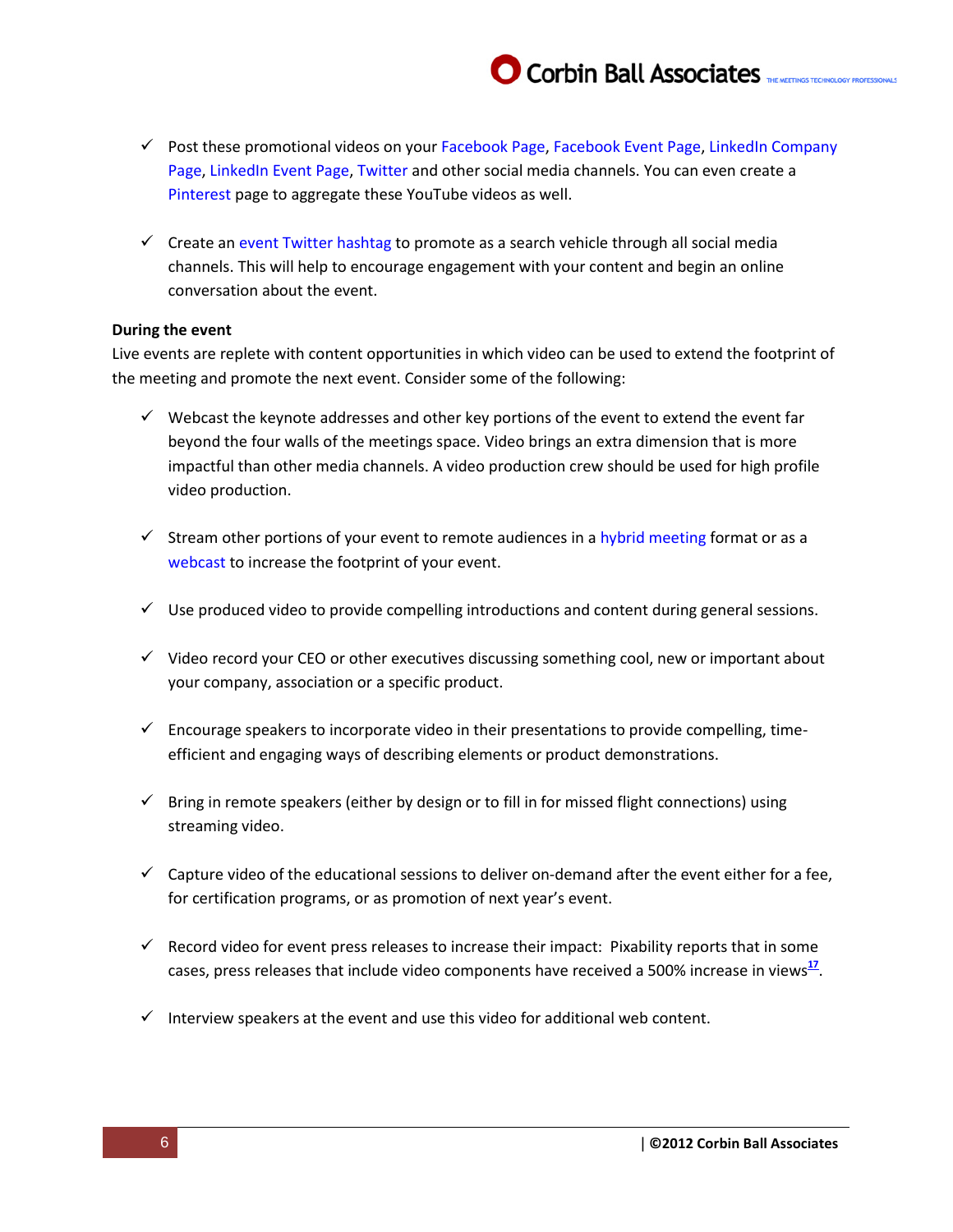## Corbin Ball Associates

- Interview satisfied attendees to use to promote the next event. Ask them why they came, what they have learned, and what they liked. This will produce lots of great content for promotional videos. More often than not, people will love the attention of being featured in an online video, increasing the likelihood that these videos will be shared with friends and colleagues.
- $\checkmark$  Shoot video of the galas and other special events to show viewers what they missed as promotion for the next event.
- $\checkmark$  Live stream an event channel from the exhibit hall with interviews, commentary and other content.
- Interview the "top 10" exhibitors or the ones with the most creative or innovative content to combine in a compelling video to provide content and increase exhibitor exposure.
- $\checkmark$  Exhibitors can use video in creative displays (3D video, interactive iPad video, video walls, etc.) to attract and engage exhibit attendees to their booths. Video can provide high-quality and focused messages about services/products that can be compelling to visitors. On-demand video can answer specific questions, freeing staff up for other interactions.
- $\checkmark$  Exhibitors should create video demonstrations of their products to post on YouTube and present on-demand at their booths. Alternatively, they can upload PowerPoint slides of their demonstrations and narrate them using a solution such as Brainshark, to create their video.
- $\checkmark$  Encourage attendees to upload their own videos from the event to YouTube, Facebook and other social media channels using the event hashtag in the title and description.
- $\checkmark$  A video wrap-up at a closing session is often a great way to remind your audience of the event highlights, key topics and themes covered. You can also you this opportunity to thank attendees, sponsors and others that helped make the event a success.
- $\checkmark$  Include QR codes in exhibit hall signage and in printed material that links to event videos that can be watched by attendees on their smartphones or tablets.
- $\checkmark$  Encourage attendees, speakers and attendees to collaborate and share photos, PowerPoint slides and videos that you can compile using solutions such as Brainshark. Share the presentation via social media as a summary of each day of the event.

#### **After the event**

There are significant opportunities to use videos generated during the event to extend the life of the meeting and promote future events.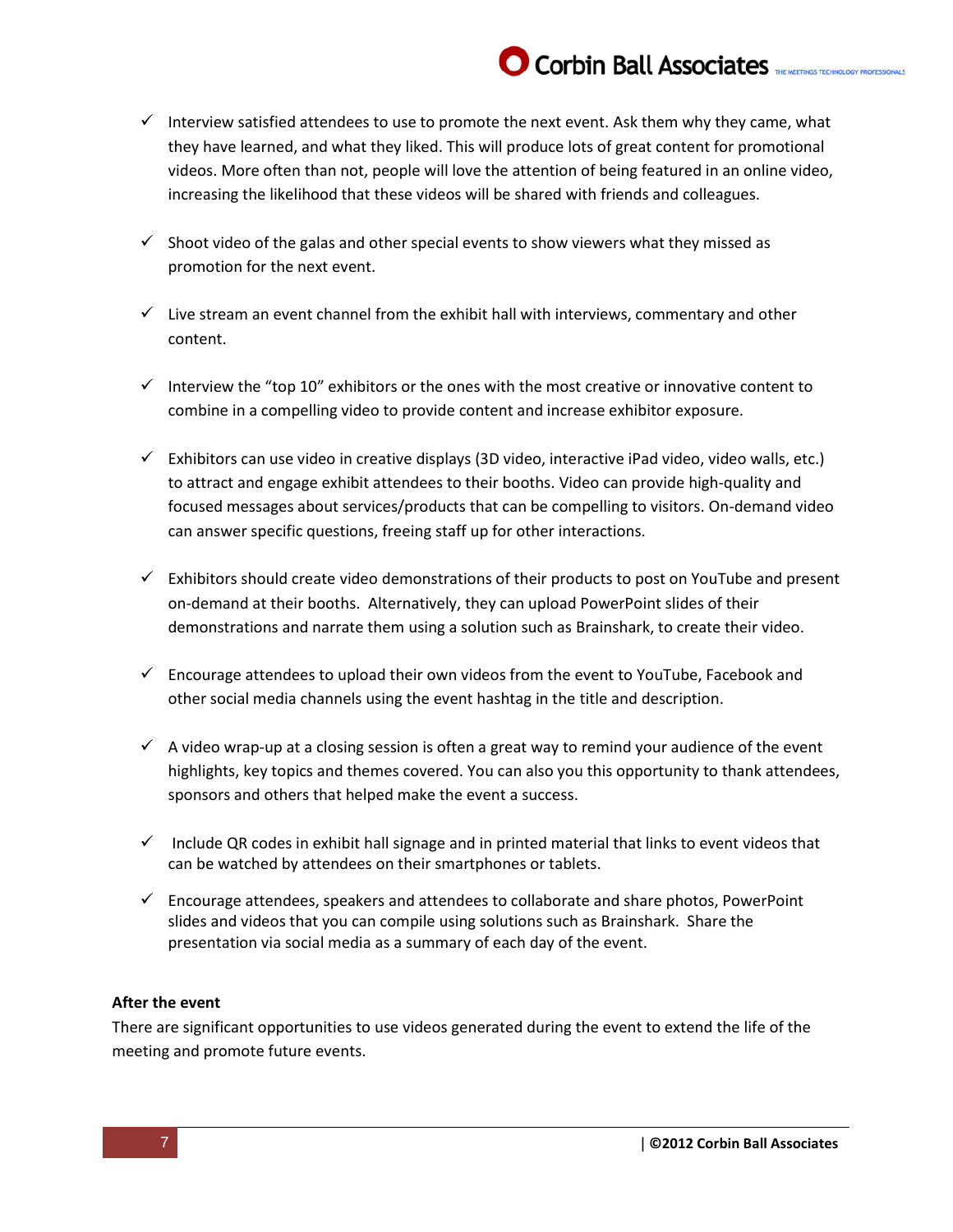Here are some of the ways that this is happening:

 $\checkmark$  An edited video of conference highlights can be used to showcase the event after the fact. Videos like these can be posted at the association, corporate or event website (as well as various social media channels), reminding attendees of what a good time they had and showing non-attendees what they missed.

Videos allow you to show rather than tell how spectacular the event was: the venue, the décor, the food displays, the impressive turnout, the existing entertainment, and the amazing speakers. This content makes excellent material for a variety of marketing vehicles including blogs, other social media channels, mobile channels, email campaigns, and other web content such as next year's event webpage. You can also include a "save the date" announcement within the video. This video often times should be posted to YouTube as well to reach a larger audience. It is recommended that these videos be in high definition, short (about 3 minutes or less), and with care taken for using keywords in the title, description and tagging.

- $\checkmark$  Ask sponsors, participants, speakers and exhibitors to share event related videos on their social media channels, as this is an easy way to greatly extend the impact of the event after the fact.
- $\checkmark$  Video recordings of the sessions (all or part of them) can be posted for on-demand viewing (for pay, for free, with restricted access to attendees only, for members only, or open to everyone). This can be used for review for those attending the session; to enable attendees going to other sessions to see what they have missed; to provide benefit for members unable to attendee the meeting; or open to the public to advance an idea or as promotion for future events. Ideally, combine the video and audio with PowerPoint slides and other presentation graphics though services such as Brainshark, which can also be used to share content and track every view. Through a content delivery network and/or a customized event portal, you can charge viewers to stream or download your conference videos. A portal acts as a one-stop-shop for all event content and presentations, ensuring maximum impact long after the event has ended.

You can also use presentation "guest books" to capture viewer contact information, including survey questions to gather input, and track viewership to better forecast attendance and topics of interest for your next event.

- $\checkmark$  Videos of key sessions can be highlighted throughout the year, providing continuous fresh content on a regular basis that can help improve your overall site traffic.
- $\checkmark$  Videos are also great for testimonials. Let your speakers, exhibitors, attendees and others sing the praises of your event. There is nothing like a satisfied customer telling potential customers how well your event or product works. The more details, the more believable.